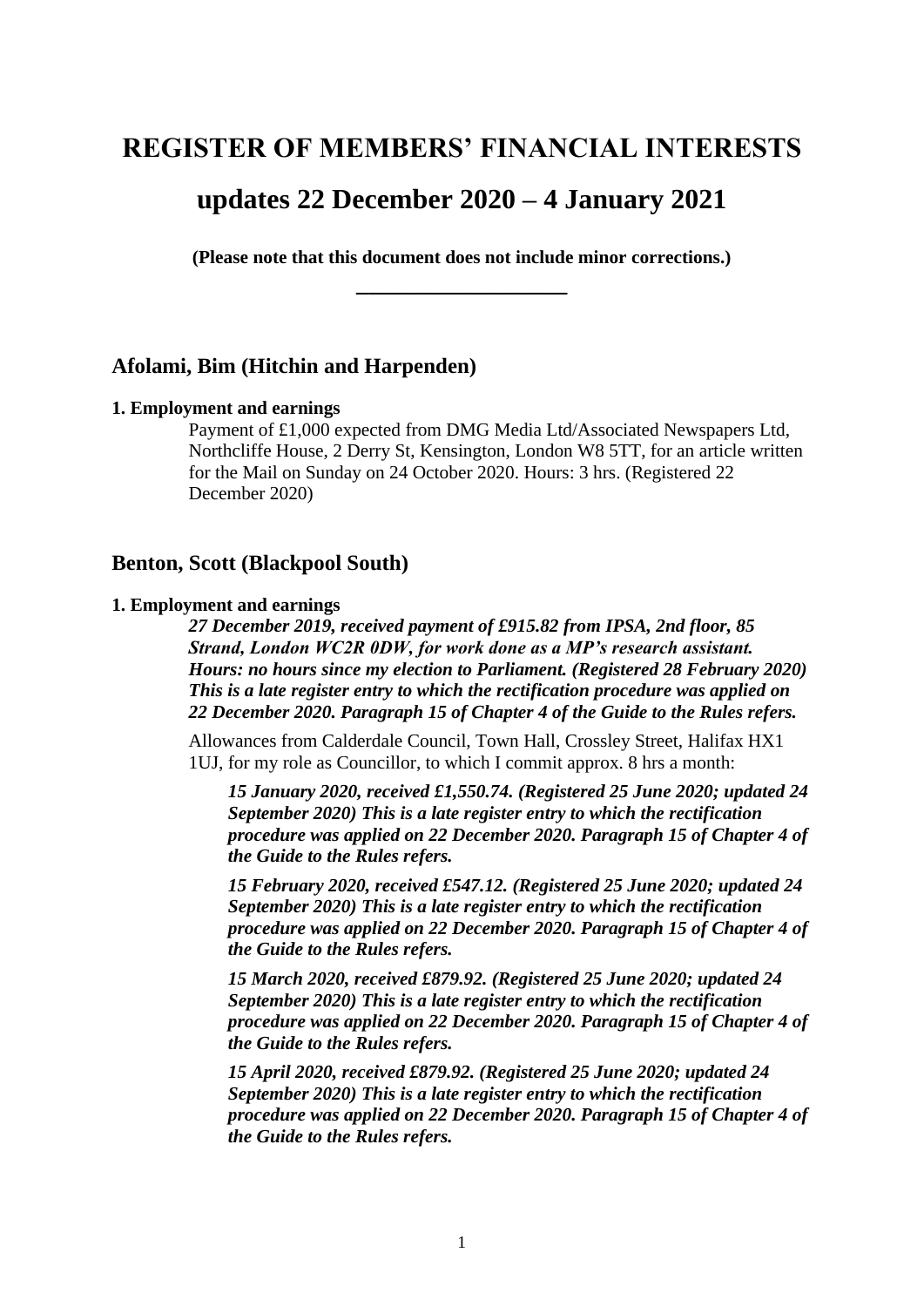*15 May 2020, received £879.92. (Registered 25 June 2020; updated 24 September 2020) This is a late register entry to which the rectification procedure was applied on 22 December 2020. Paragraph 15 of Chapter 4 of the Guide to the Rules refers.*

## **Bridgen, Andrew (North West Leicestershire)**

# **1. Employment and earnings**

From 6 May 2020 to 5 May 2022, Adviser to Mere Plantations Ltd of Unit 1 Cherry Tree Farm, Cherry Tree Lane, Rostherne WA14 3RZ; a company which grows teak in Ghana. I provide advice on business and international politics. I will be paid £12,000 a year for an expected monthly commitment of 8 hrs. (Registered 17 June 2020; updated 23 December 2020)

## **Bristow, Paul (Peterborough)**

### **1. Employment and earnings**

Payments from Invest in Education, 85 Great Portland Street, First Floor, London W1W 7LT, for speaking and participating in workshops on politics:

22 December 2020, received £500. Hours: 8 hrs. (Registered 30 December 2020)

# **Bruce, Fiona (Congleton)**

#### **1. Employment and earnings**

Fiona Bruce and Co LLP; solicitors practice. Address: Justice House, 3 Grappenhall Rd, Stockton Heath, Warrington WA4 2AH. Consultancy fees received:

30 November 2020, received £5,000. Hours: 7 hrs. (Registered 24 December 2020)

#### **Cairns, Alun (Vale of Glamorgan)**

#### **1. Employment and earnings**

Payments received from YouGov plc, 50 Featherstone St, London EC1Y 8RT, for completing opinion surveys:

21 December 2020, received £100. Hours: 45 mins. (Registered 22 December 2020)

21 December 2020, received £60. Hours: 30 mins. (Registered 22 December 2020)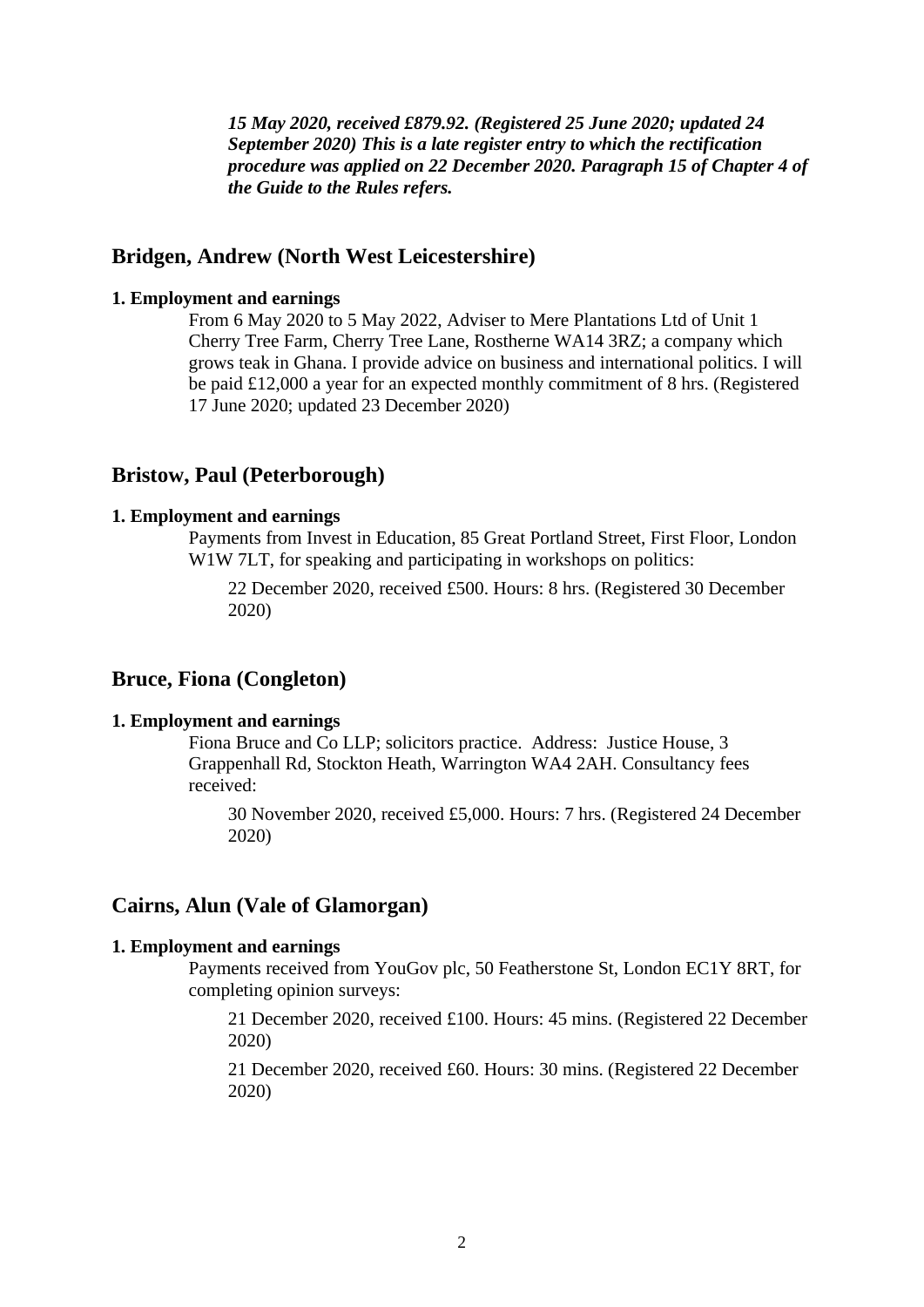# **Crosbie, Virginia (Ynys Môn)**

#### **2. (b) Any other support not included in Category 2(a)**

Name of donor: The Cayzer Trust Company Ltd Address of donor: Cayzer House, 30 Buckingham Gate, London SW1E 6NN Amount of donation or nature and value if donation in kind: £7,500 Date received: 30 November 2020 Date accepted: 30 November 2020 Donor status: company, registration 04987694 (Registered 22 December 2020)

# **Cruddas, Jon (Dagenham and Rainham)**

#### **1. Employment and earnings**

Payments from YouGov plc, 50 Featherstone Street, London EC1V 8RT, for opinion surveys. All fees donated to charity:

11 December 2020, payment of £60. Hours: 30 mins. (Registered 22 December 2020)

21 December 2020, payment of £60. Hours: 30 mins. (Registered 22 December 2020)

21 December 2020, payment of £100. Hours: 30 mins. (Registered 22 December 2020)

Payments from Ipsos MORI, 3 Thomas More Square, London E1W 1YW, for opinion surveys. All fees donated to charity:

4 December 2020, payment of £200. Hours: 2 hrs. (Registered 22 December 2020)

## **Elphicke, Mrs Natalie (Dover)**

#### **1. Employment and earnings**

From 26 May 2020, Chair of the New Homes Quality Board, c/o 3 Bunhill Row, London EC1Y 8YZ, an industry-led initiative to promote a new code for housebuilding standards together with a structure for an independent New Homes Ombudsman. (Registered 22 June 2020; updated 29 December 2020)

30 November 2020, received £21,000. Hours: approx. 6 hrs a week between 26 May and 30 November 2020. (Registered 29 December 2020)

# **Halfon, Robert (Harlow)**

#### **1. Employment and earnings**

Payments from Ipsos MORI, 3 Thomas More Square, London E1W 1YW, for completing surveys:

18 December 2020, received £200 for a survey completed on 7 December 2020. Hours: 1 hr. (Registered 04 January 2021)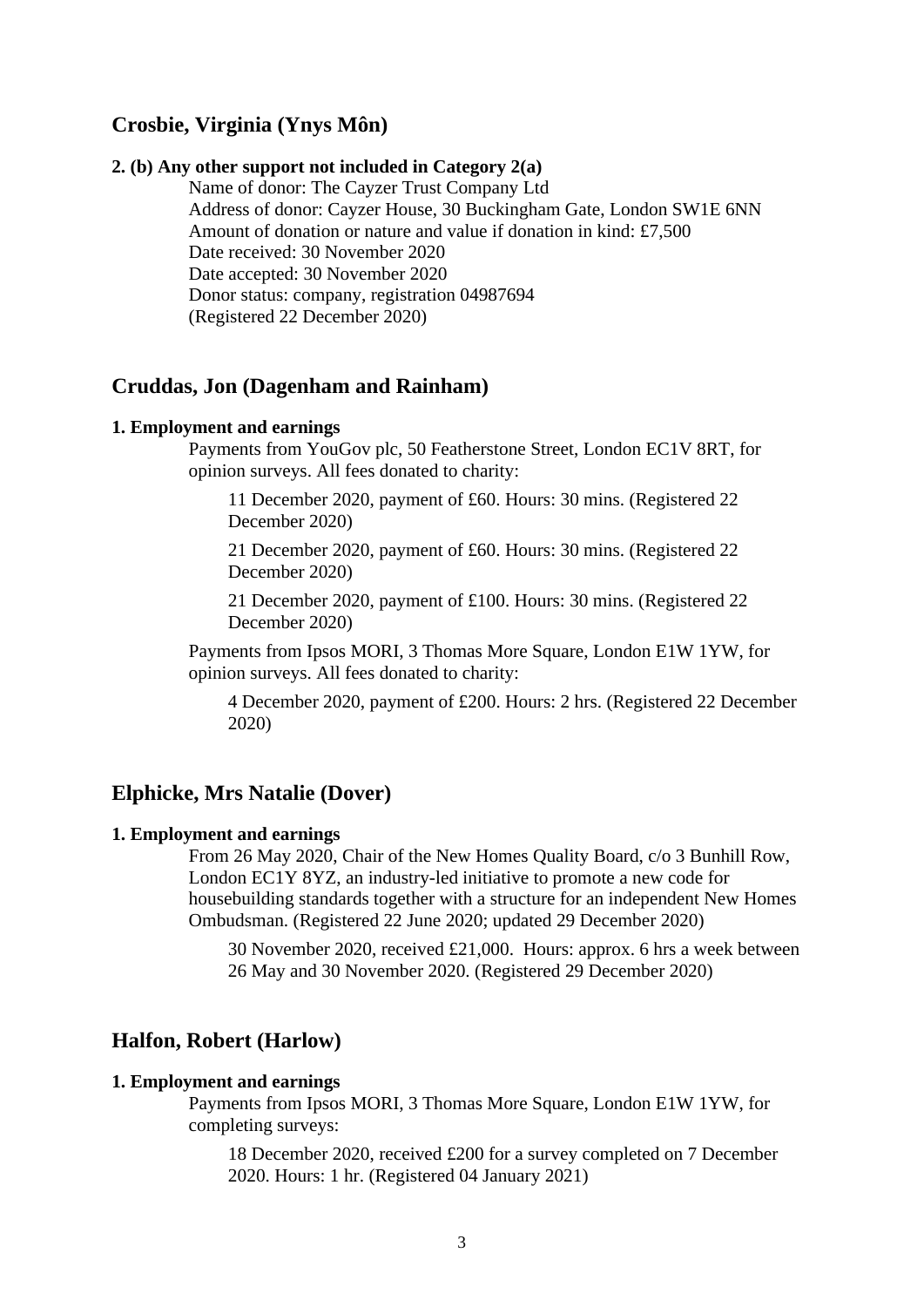# **Hunt, Jeremy (South West Surrey)**

#### **1. Employment and earnings**

14 December 2020, payment of £10,000 from Penn Medicine London, of 17 Cavendish Square, London W1G 0PH, for a speaking engagement on 13 November 2020. Hours: 4 hrs. Fee paid direct to charity. (Registered 22 December 2020)

# **Huq, Dr Rupa (Ealing Central and Acton)**

### **1. Employment and earnings**

Payments from YouGov, 50 Featherstone Street, London EC1Y 8RT, for surveys:

31 December 2020, payment of £100. Hours: approx. 40 mins. Fee paid direct to charity. (Registered 04 January 2021)

# **Knight, Julian (Solihull)**

### **1. Employment and earnings**

Payments from YouGov, 50 Featherstone Street, London EC1Y 8RT, for completing surveys:

21 December 2020, received £60. Hours: 20 mins. (Registered 22 December 2020)

21 December 2020, received £100. Hours: 30 mins. (Registered 22 December 2020)

# **Lammy, Mr David (Tottenham)**

#### **1. Employment and earnings**

Payments received via The Speaking Office, 25-27 Horsell Road, Highbury & Islington, London N5 1XL, for speaking engagements:

30 November 2020, received £2,460 from Google UK Ltd, Belgrave House, 76 Buckingham Palace Road, London SW1W 9TQ, speaking to Google UK Group employees about diversity and inclusion on 28 September 2020. Hours: 3.5 hrs including preparation. (Registered 23 December 2020)

30 November 2020, received £1,640 from ForwardPMX, 100 Leman Street E1 8EU, via Speakers Corner, Unit 31, Highbury Studios, 10 Hornsey Street, London N7 8EL, for keynote speech followed by Q&A on my book on 23 October 2020. Hours: 3.5 hrs including preparation. (Registered 23 December 2020)

30 November 2020, received £2,050 from Hammerson, Kings Place, 90 York Way, London N1 9GE, via Speakers Corner, Unit 31, Highbury Studios, 10 Hornsey Street, London N7 8EL, for a discussion followed by a Q&A on my book on 22 October 2020. Hours: 2.5 hrs including preparation. (Registered 23 December 2020)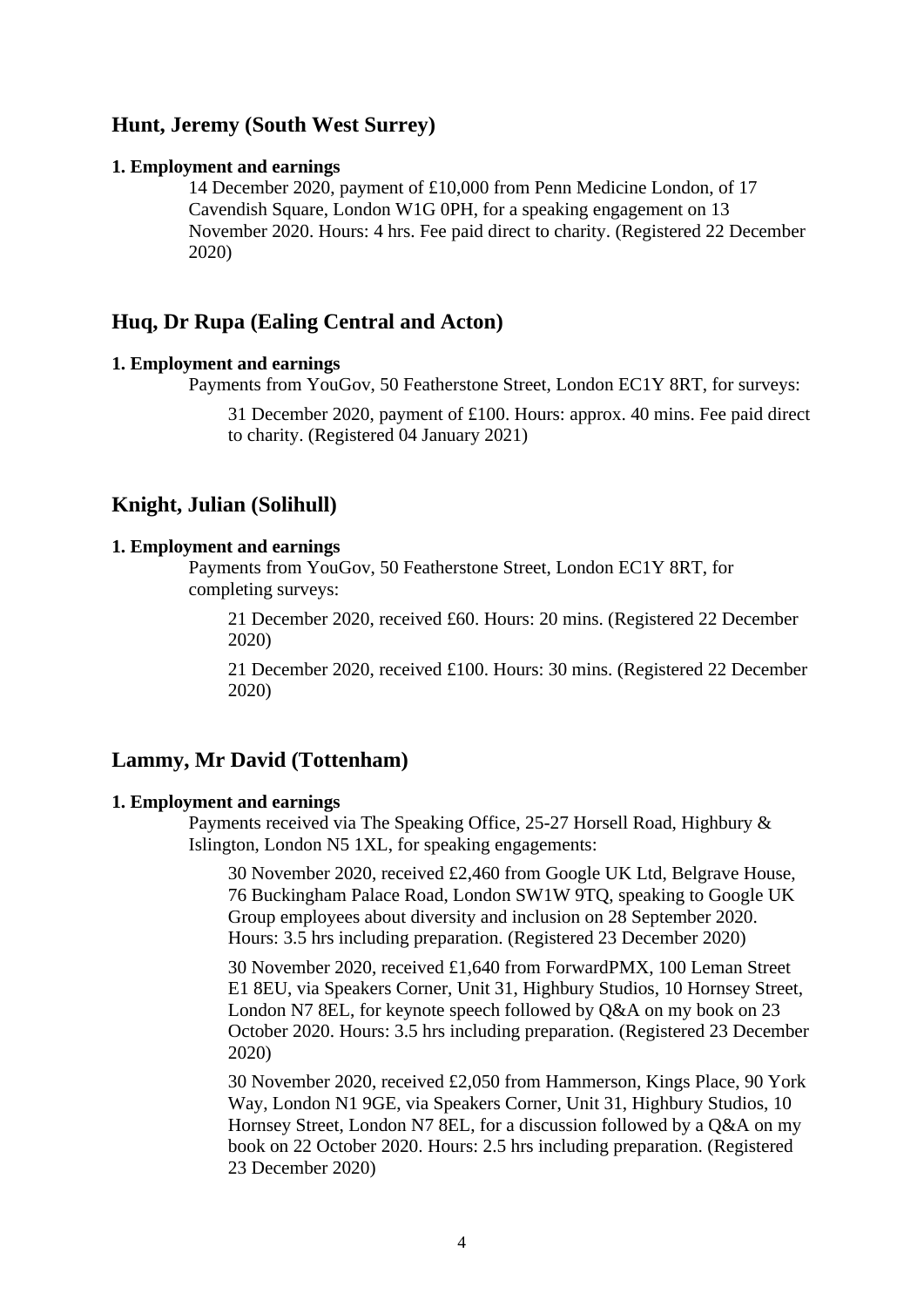30 November 2020, received £2,050 from VMware Ltd, Flow 1&2 River Park Avenue, Staines TW18 3FA, via Speakers Corner, Unit 31, Highbury Studios, 10 Hornsey Street, London N7 8EL, for delivering keynote speech for the launch of VMware's black employees' resource group on 8 October 2020. Hours: 2.5 hrs including preparation. (Registered 24 December 2020)

Payments from Global Radio, 30 Leicester Square, London WC2H 7LA:

27 November 2020, received £2,890 via Independent Talent Group, 40 Whitfield Street, Bloomsbury, London W1T 2RH, for guest presenting three shows on LBC on 31 October 2020, and 7, 14 November 2020. Hours: 13.5 hrs in total including preparation time (4.5 hrs per show). (Registered 23 December 2020)

# **Mackinlay, Craig (South Thanet)**

#### **1. Employment and earnings**

Payments from Savanta ComRes, The Woolyard, 54 Bermondsey Street, London SE1 3UD, for surveys:

3 December 2020, received £75 for a Parliamentary Panel Survey. Hours: 30 mins. (Registered 04 January 2021)

# **McMahon, Jim (Oldham West and Royton)**

#### **1. Employment and earnings**

Payments from Ipsos MORI, 3 Thomas More Square, London E1W 1YW, for surveys:

18 December 2020, received £200. Hours: 1 hr. (Registered 24 December 2020)

# **Mitchell, Mr Andrew (Sutton Coldfield)**

## **2. (b) Any other support not included in Category 2(a)**

Name of donor: Sanjay Joshi Address of donor: private Amount of donation or nature and value if donation in kind: £5,000 to assist with international development campaigning Date received: 23 December 2020 Date accepted: 23 December 2020 Donor status: individual (Registered 04 January 2021)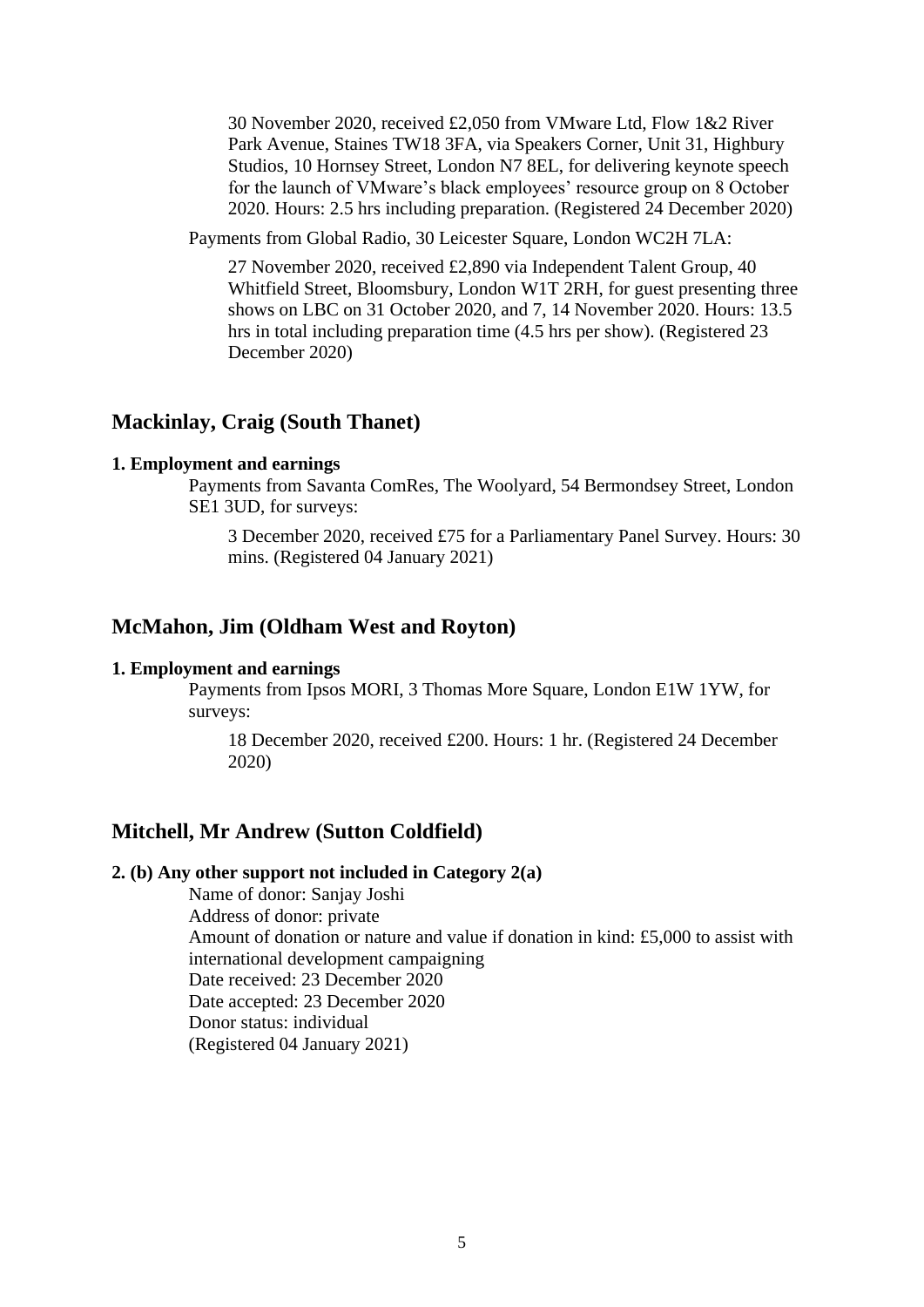# **Poulter, Dr Dan (Central Suffolk and North Ipswich)**

#### **1. Employment and earnings**

Payments from Guardian News and Media, Kings Place, 90 York Way, London N1P 2AP:

23 December 2020, received £230.21 for an article in the Observer. Hours: 3 hrs. Payment donated to charity. (Registered 04 January 2021)

## **Spencer, Dr Ben (Runnymede and Weybridge)**

#### **3. Gifts, benefits and hospitality from UK sources**

Name of donor: Carlton Club Address of donor: 69 St. James's Street, London SW1A 1PJ Amount of donation, or nature and value if donation in kind: £980 discount on membership for 2021 Date received: 1 January 2021 to 31 December 2021 Date accepted: 1 January 2021 Donor status: company, registration 00573221 (Registered 04 January 2021)

# **Starmer, Keir (Holborn and St Pancras)**

### **1. Employment and earnings**

Payments for legal advice given before 2020:

7 December 2020, received £2,399.58. Hours: approx. 10 hrs. (Registered 23 December 2020)

16 December 2020, received £5,936. Hours: approx. 25 hrs. (Registered 23 December 2020)

## **Stevenson, John (Carlisle)**

## **6. Land and property portfolio: (i) value over £100,000 and/or (ii) giving rental income of over £10,000 a year**

Until 22 December 2020, shared interest in one commercial property in Carlisle: (i) and (ii). (Updated 04 January 2021)

# **Villiers, Theresa (Chipping Barnet)**

#### **1. Employment and earnings**

25 November 2020, received £500 from News UK/News Group Newspapers, 1 London Bridge Street, London SE1 9GF, for an article for the Sun Newspaper. Hours: approx. 3 hrs. (Registered 22 December 2020)